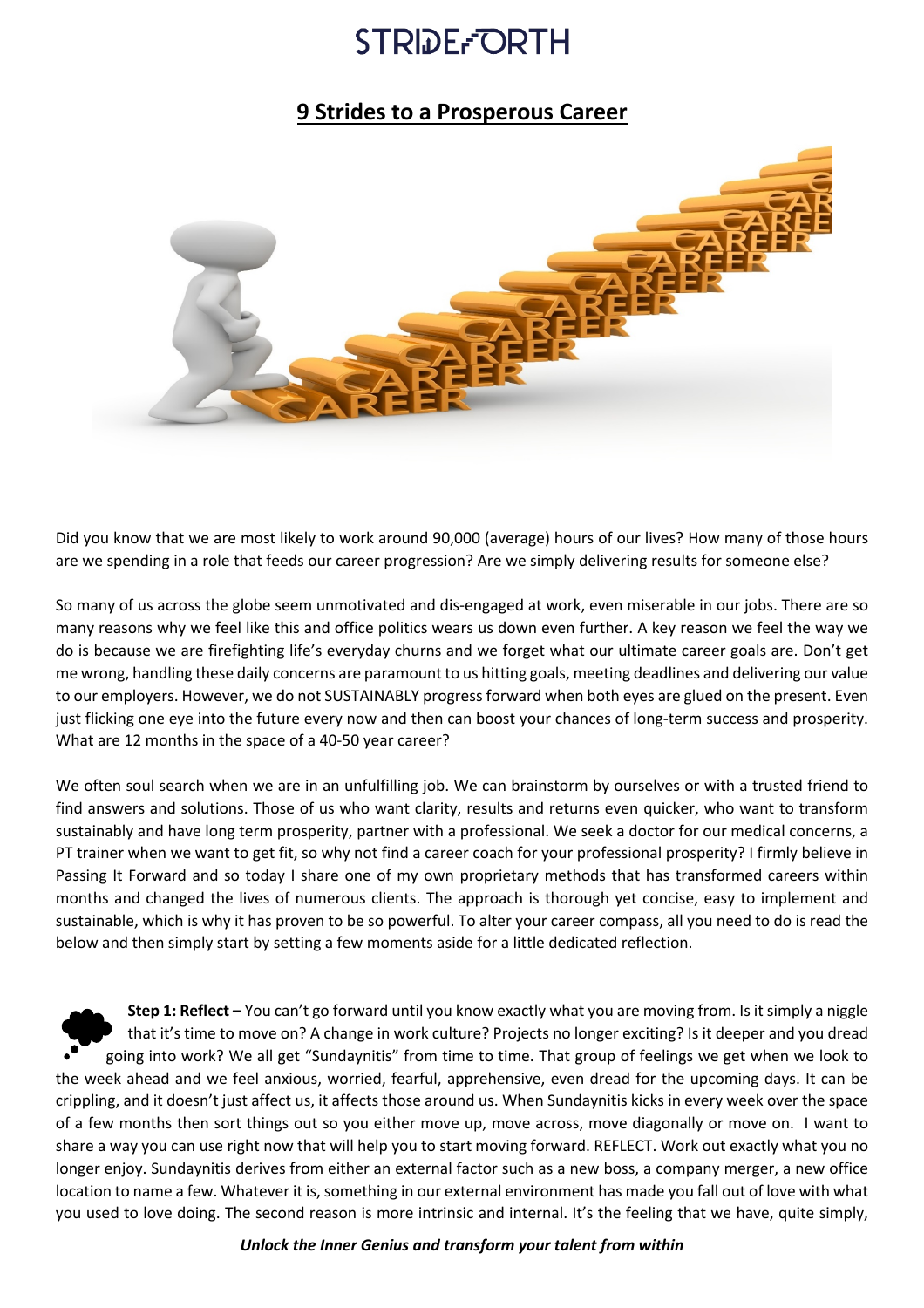# **STRIDE-ORTH**

outgrown our role. Be honest with yourself when you reflect and remember that it could easily be a combination of both root cases that is impacting you. *So, are you collecting a pay cheque or getting paid for the value you bring?*



**Step 2: Reframe your mind -** When we reframe our thoughts 5 things happen. a) we change our perception, b) we gain validation that we have not wasted our career in this role or company, c) we release feelings of gratitude, d) we develop an emotional buffer so we can continue to deliver while searching for something else and e) we identify an authentic and valid answer for when we are asked "why do you want to leave?". All this can happen in the time it takes you to read this sentence – "*How has this role and company helped me to prepare for my next role?"*. That 14-word question can change your mindset in a single heartbeat. This question is so powerful and so many clients around the world have broken their mental chains by taking a piece of paper and writing the question at the top. We divide the paper into 5 sections and dedicate each section to one of the above responses that occur. After that, we go into freeflow and write down whatever comes to mind in which ever section reflects the thoughts best. Within 10-15 minutes, you should have something in every section and a smile on your face. You are so ready now to go forward.

**What** you reflect on and in **what order** is the key to changing your future today.



**Step 3: What matters to you? –** Values! Values! Values! are your moral compass. When we are in an environment that aligns with our values, we feel greater self-worth and we enjoy what we do. Our values can subtly change without us realising until we are faced with a crisis. We may have wanted to earn loads of money and accepted long hours and high stress to achieve this in our 20s. After 10-15 years of good earnings but high stress and potential burn-out we may place greater value on working somewhere that offers more balance, teamwork and flexibility.

As you ponder, yet again, on the futility of the upcoming workload of the week ahead, ask yourself, what really matters? Reacquaint yourself with your top 10 work values - Respect, Honesty, Trust, Teamwork, Accountability, Creativity, Professionalism, Initiative, Order….the list goes on. Are they being respected by others and by yourself? Don't be surprised when you discover that something that really mattered before no longer serves you and something you were indifferent about is now essential to your happiness. For example, since becoming a parent, Flexibility has become a key value for me.



#### **Step 4: What do you bring to a role?**

Skills!.......Technical skills, business acumen, operational capabilities. What are you good at? Skills are the cornerstone for your career so its key to work out what you bring to a role. Are you great with numbers, writing code, defending in court, selling services, organising logistics, delivering projects, streamlining structures, boosting cyber security, managing teams? List eight skills you bring that enables work to progress and impact to be made.

**Step 5: What is your Inner Genius?**  Strengths! Your very own combination of interpersonal abilities that enable you to deliver impactful results - good communication, peacemaker, abstract thinking, empathy, quick at implementing, good negotiations or ability to influence. *What is it about you that delivers results and impact?* If you are unsure then do a Strengths assessment. There are plenty on the internet. Otherwise, seek out a Career Coach who will be able to help you find the answers you seek in just a session or two.